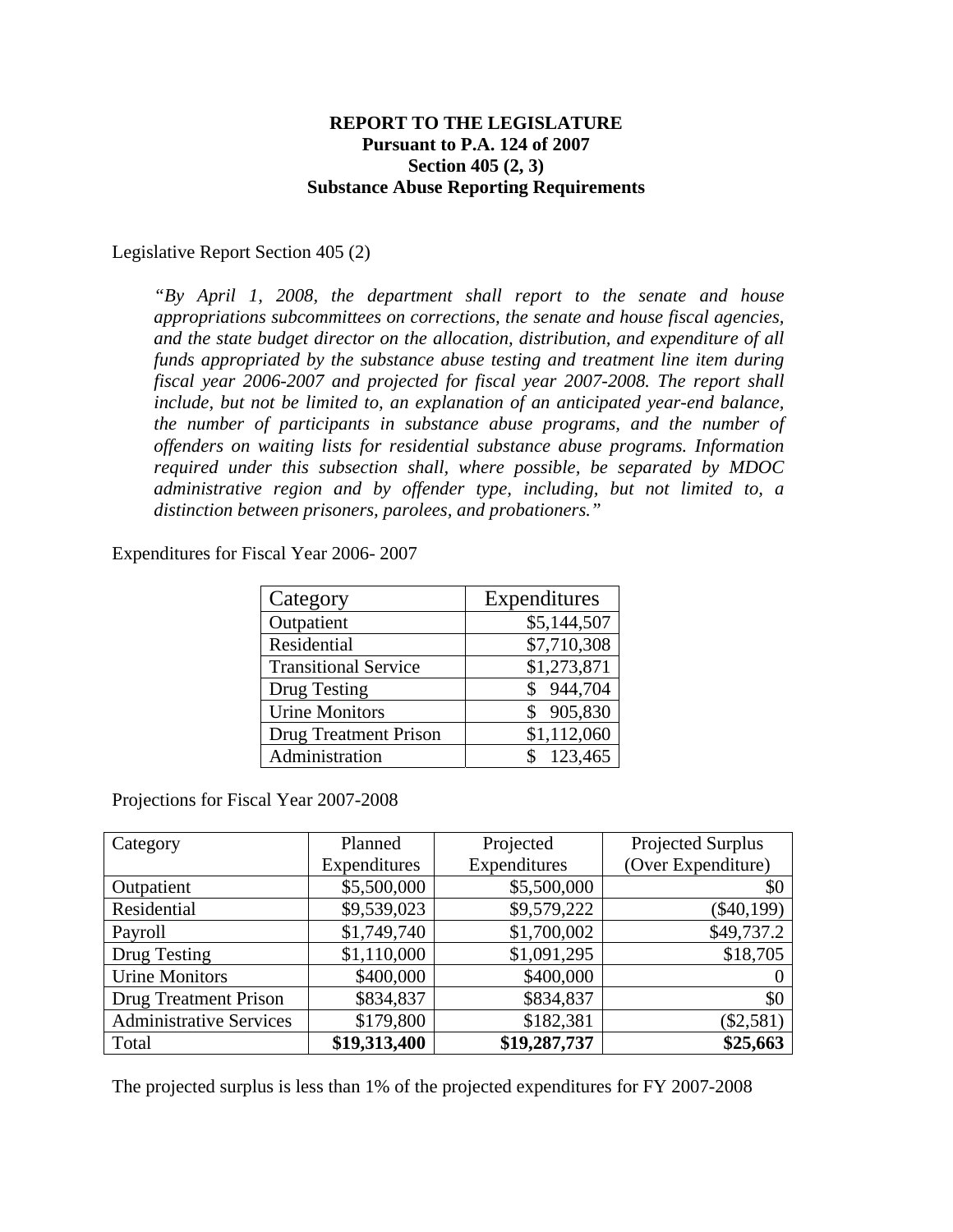## **The number of offenders enrolled in treatment by service category**

| <b>Service Category</b>                    | Admissions (as of $3/31/2008$ ) |
|--------------------------------------------|---------------------------------|
| Prison based education                     | 2148                            |
| Prison based outpatient                    | 2344                            |
| Prison based residential                   | 122                             |
| Community based outpatient – parolees      | 4911                            |
| Community based outpatient - probationers  | 1305                            |
| Community based residential – parolees     | 2476                            |
| Community based residential – probationers | 97                              |

### **The number of offenders on the waiting list for residential treatment services**

| <b>Service Category</b>      | Number on waiting list | <b>MDOC</b> Region         |
|------------------------------|------------------------|----------------------------|
| Prison based residential     | 276                    | State wide                 |
| Community based parolees     | 37                     | FOA Metro Region           |
| Community based parolees     | 78                     | <b>FOA Outstate Region</b> |
| Community based probationers | 58                     | FOA Metro Region           |
| Community based probationers | 97                     | <b>FOA Outstate Region</b> |

Legislative Report Section 405 (3)

*"By April 1, 2008, the department shall report to the senate and house appropriations subcommittees on corrections, the senate and house fiscal agencies, and the state budget director on substance abuse testing and treatment program objectives, outcome measures, and results, including program impact on offender behavior and recidivism."* 

## **Substance Abuse Testing**

The goal of prison based drug testing is to detect and deter unauthorized use of controlled substances by conducting frequent, random drug testing and by applying a sanction to every instance of unauthorized drug use. Every two weeks, 1.5% of the population at each prison or camp is randomly chosen to submit to a drug test. Additional testing or probable cause testing is performed if there is reason to suspect recent drug use. Testing is also performed if the prisoner is participating in high risk activities such as public works, gate pass or industry assignments.

Drug and alcohol use in Michigan's prison system is not extensive, even though substance abuse screening methods suggest that the majority of incoming prisoners have a drug and alcohol dependency problem. The Department currently uses the random testing system as a barometer for drug activity. This rate has dropped dramatically over the years, from 8.9% in 1987 to 0.9% in 2006. Several factors have contributed to this decrease. Prison based treatment programs have expanded, probable cause testing has been encouraged when drug use is suspected, and there has been increased emphasis on applying sanctions for evidence of drug use.